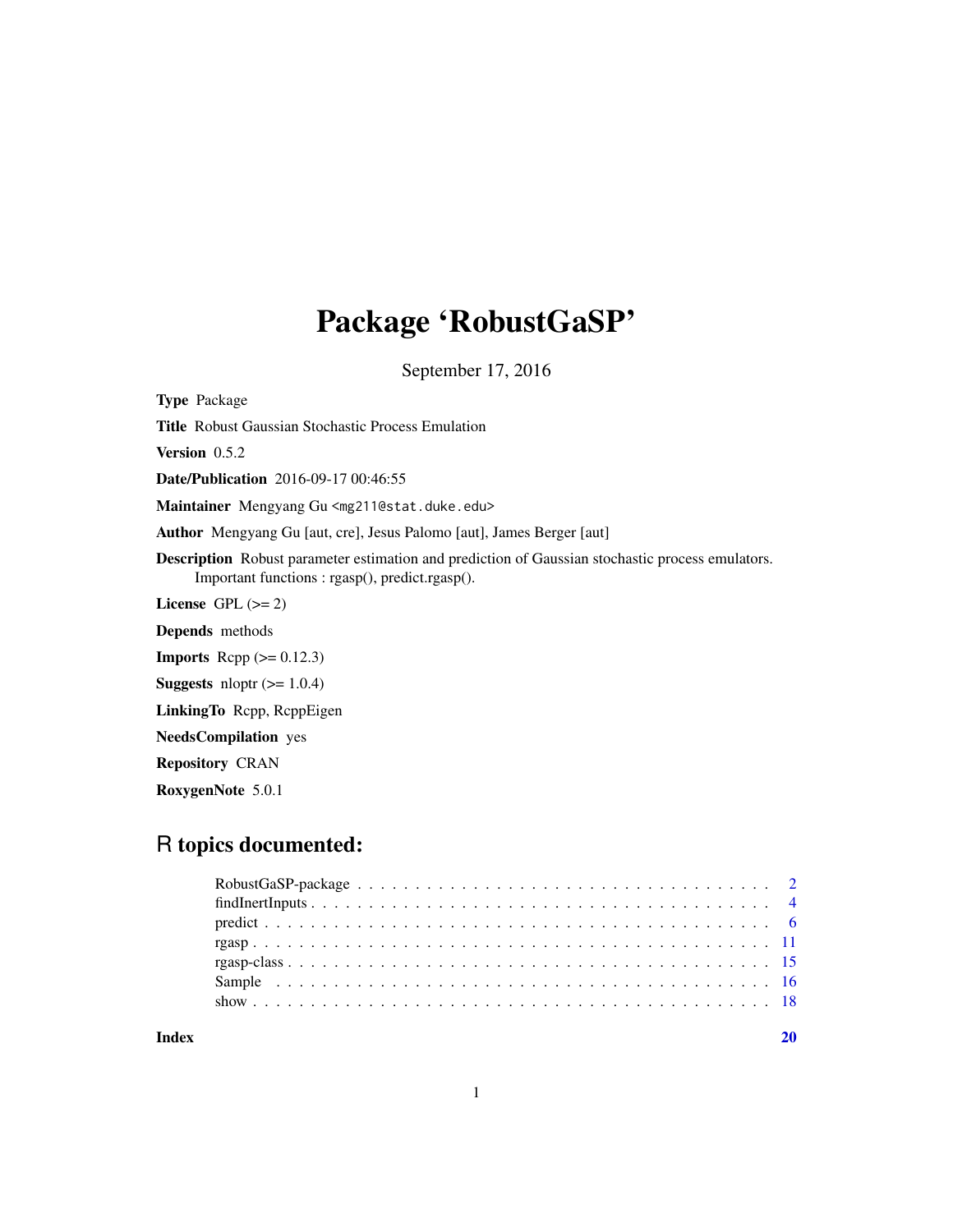<span id="page-1-0"></span>RobustGaSP-package *Robust Gaussian Stochastic Process Emulation*

# <span id="page-1-1"></span>Description

Robust parameter estimation and prediction of Gaussian stochastic process emulators. Important functions : rgasp(), predict.rgasp().

# Details

The DESCRIPTION file:

| Package:          | <b>RobustGaSP</b>                                                                                       |
|-------------------|---------------------------------------------------------------------------------------------------------|
| Type:             | Package                                                                                                 |
| Title:            | <b>Robust Gaussian Stochastic Process Emulation</b>                                                     |
| Version:          | 0.5.2                                                                                                   |
| Date/Publication: | 2016-02-08 08:08:08                                                                                     |
| Authors $@R$ :    | c(person(given="Mengyang",family="Gu",role=c("aut","cre"),email="mg211@stat.duke.edu"), person(         |
| Maintainer:       | Mengyang Gu <mg211@stat.duke.edu></mg211@stat.duke.edu>                                                 |
| Author:           | Mengyang Gu [aut, cre], Jesus Palomo [aut], James Berger [aut]                                          |
| Description:      | Robust parameter estimation and prediction of Gaussian stochastic process emulators. Important function |
| License:          | $GPL (=2)$                                                                                              |
| Depends:          | methods                                                                                                 |
| Imports:          | $\text{Rcpp} (> = 0.12.3)$                                                                              |
| Suggests:         | $nloptr (= 1.0.4)$                                                                                      |
| LinkingTo:        | Rcpp, RcppEigen                                                                                         |
| NeedsCompilation: | yes                                                                                                     |
| Repository:       | <b>CRAN</b>                                                                                             |
| Packaged:         | 2016-06-24 12:06:44 UTC; jpm                                                                            |
| RoxygenNote:      | 5.0.1                                                                                                   |
|                   |                                                                                                         |

Index of help topics:

| RobustGaSP-package | Robust Gaussian Stochastic Process Emulation |
|--------------------|----------------------------------------------|
| Sample             | Sample for Robust GaSP model                 |
| findInertInputs    | find inert inputs with the posterior mode    |
| predict            | Prediction for Robust GaSP model             |
| rgasp              | Setting up the robust GaSP model             |
| rgasp-class        | Robust GaSP class                            |
| show               | Show Robust GaSP object                      |

# Author(s)

Mengyang Gu [aut, cre], Jesus Palomo [aut], James Berger [aut] Maintainer: Mengyang Gu <mg211@stat.duke.edu>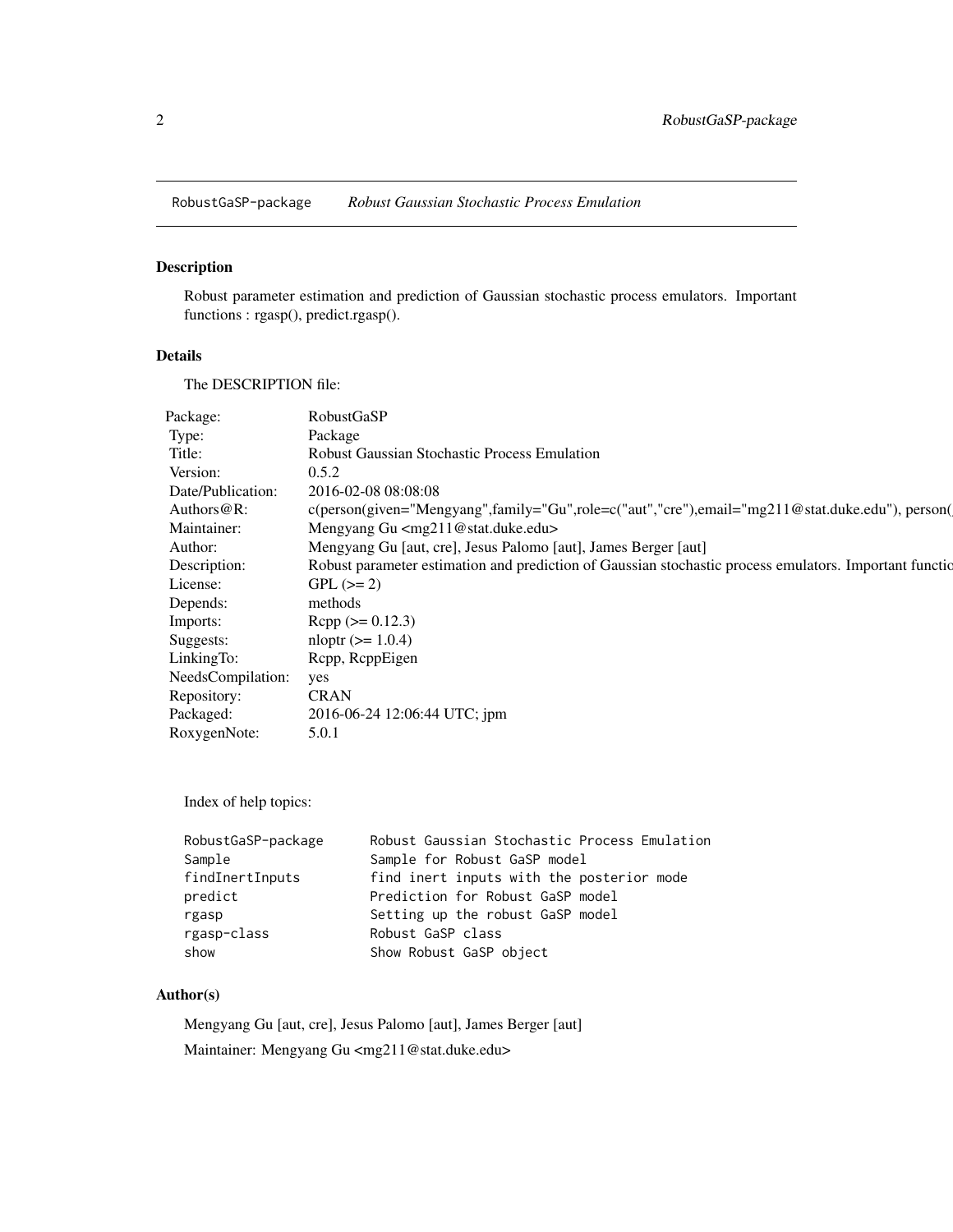# <span id="page-2-0"></span>References

Mengyang Gu. (2016). Robust Uncertainty Quantification and Scalable Computation for Computer Models with Massive Output. Ph.D. thesis. Duke University.

# See Also

# [RobustGaSP](#page-1-1)

```
#------------------------
# a 3 dimensional example
#------------------------
# dimensional of the inputs
dim_inputs <- 3
# number of the inputs
num\_obs < -30# uniform samples of design
input <- matrix(runif(num_obs*dim_inputs), num_obs,dim_inputs)
# Following codes use maximin Latin Hypercube Design, which is typically better than uniform
# library(lhs)
# input <- maximinLHS(n=num_obs, k=dim_inputs) ##maximin lhd sample
####
# outputs from the 3 dim detpep10curv function
output = matrix(0, num\_obs, 1)for(i in 1:num_obs){
  output[i]<-detpep10curv(input[i,])
}
# use constant mean basis, with no constraint on optimization
m1<- rgasp(design = input, response = output, lower_bound=FALSE)
# the following use constraints on optimization
# m1<- rgasp(design = input, response = output, lower_bound=TRUE)
# the following use a single start on optimization
# m1<- rgasp(design = input, response = output, lower_bound=FALSE, multiple_starts=FALSE)
# number of points to be predicted
num_testing_input <- 5000
# generate points to be predicted
testing_input <- matrix(runif(num_testing_input*dim_inputs),num_testing_input,dim_inputs)
# Perform prediction
m1.predict<-predict(m1, testing_input)
# Predictive mean
m1.predict$mean
# The following tests how good the prediction is
```

```
testing_output <- matrix(0,num_testing_input,1)
```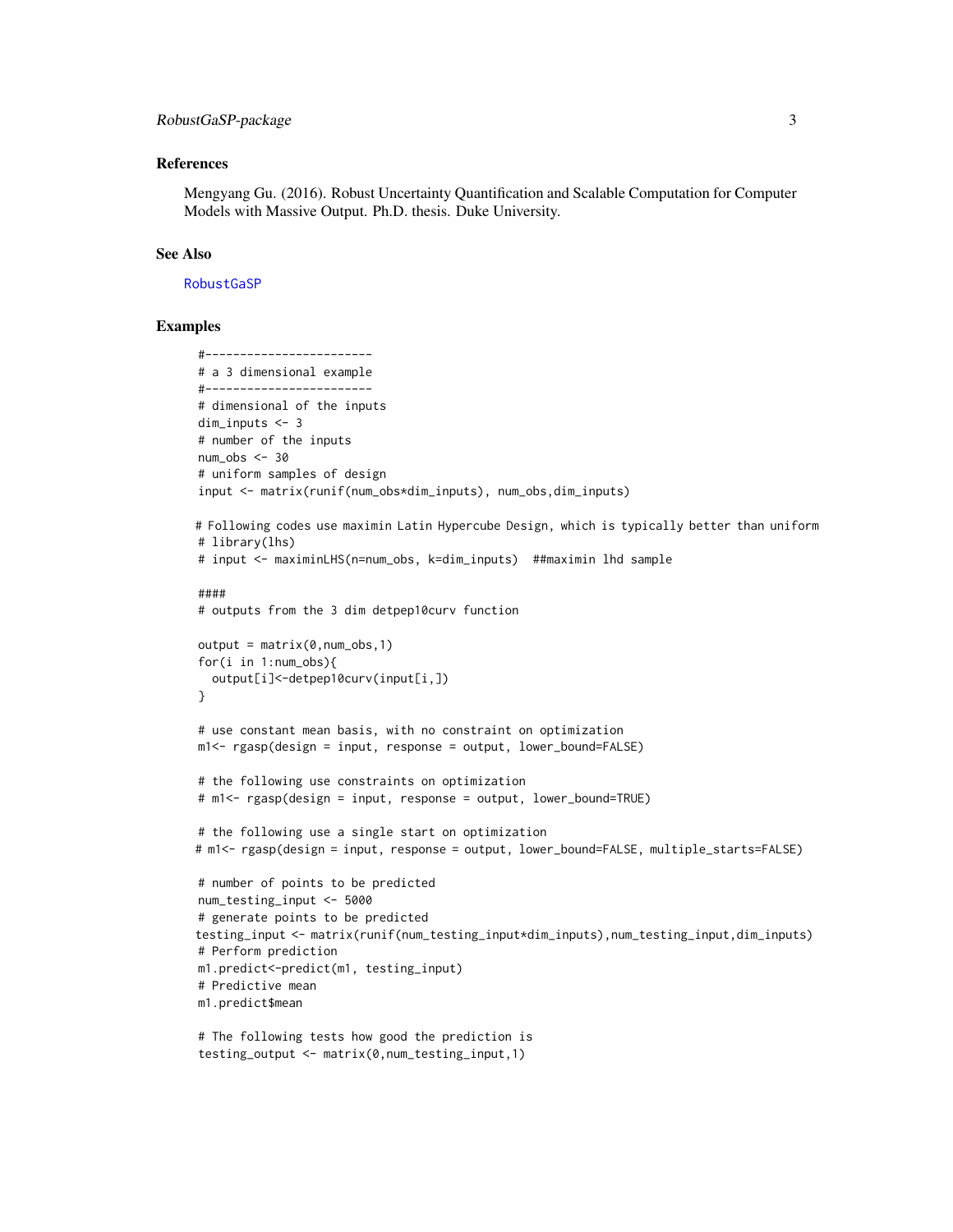```
for(i in 1:num_testing_input){
  testing_output[i]<-detpep10curv(testing_input[i,])
}
# compute the MSE, average coverage and average length
# out of sample MSE
MSE_emulator <- sum((m1.predict$mean-testing_output)^2)/(num_testing_input)
# proportion covered by 95% posterior predictive credible interval
prop_emulator <- length(which((m1.predict$lower95<=testing_output)
                 &(m1.predict$upper95>=testing_output)))/num_testing_input
# average length of posterior predictive credible interval
length_emulator <- sum(m1.predict$upper95-m1.predict$lower95)/num_testing_input
# output of prediction
MSE_emulator
prop_emulator
length_emulator
# normalized RMSE
sqrt(MSE_emulator/mean((testing_output-mean(output))^2 ))
```
findInertInputs *find inert inputs with the posterior mode*

# **Description**

The function tests for inert inputs (inputs that barely affect the outputs) using the posterior mode.

#### Usage

```
findInertInputs(object,threshold=0.1)
```
# Arguments

| object    | an object of class rgasp.                                                      |
|-----------|--------------------------------------------------------------------------------|
| threshold | a threshold between 0 to 1. If the normalized inverse parameter of an input is |
|           | smaller this value, it is classified as inert inputs.                          |

# Details

This function utilizes the following quantity

object@p\*object@beta\_hat\*object@CL/sum(object@beta\_hat\*object@CL)

for each input to identify the inert outputs. The average estimated normalized inverse range parameters will be 1. If the estimated normalized inverse range parameters of an input is close to 0, it means this input might be an inert input.

In this method, a prior that has shrinkage effects is suggested to use, .e.g the jointly robust prior (i.e. one should set prior\_choice='ref\_approx' in rgasp() to obtain the use codergasp object before using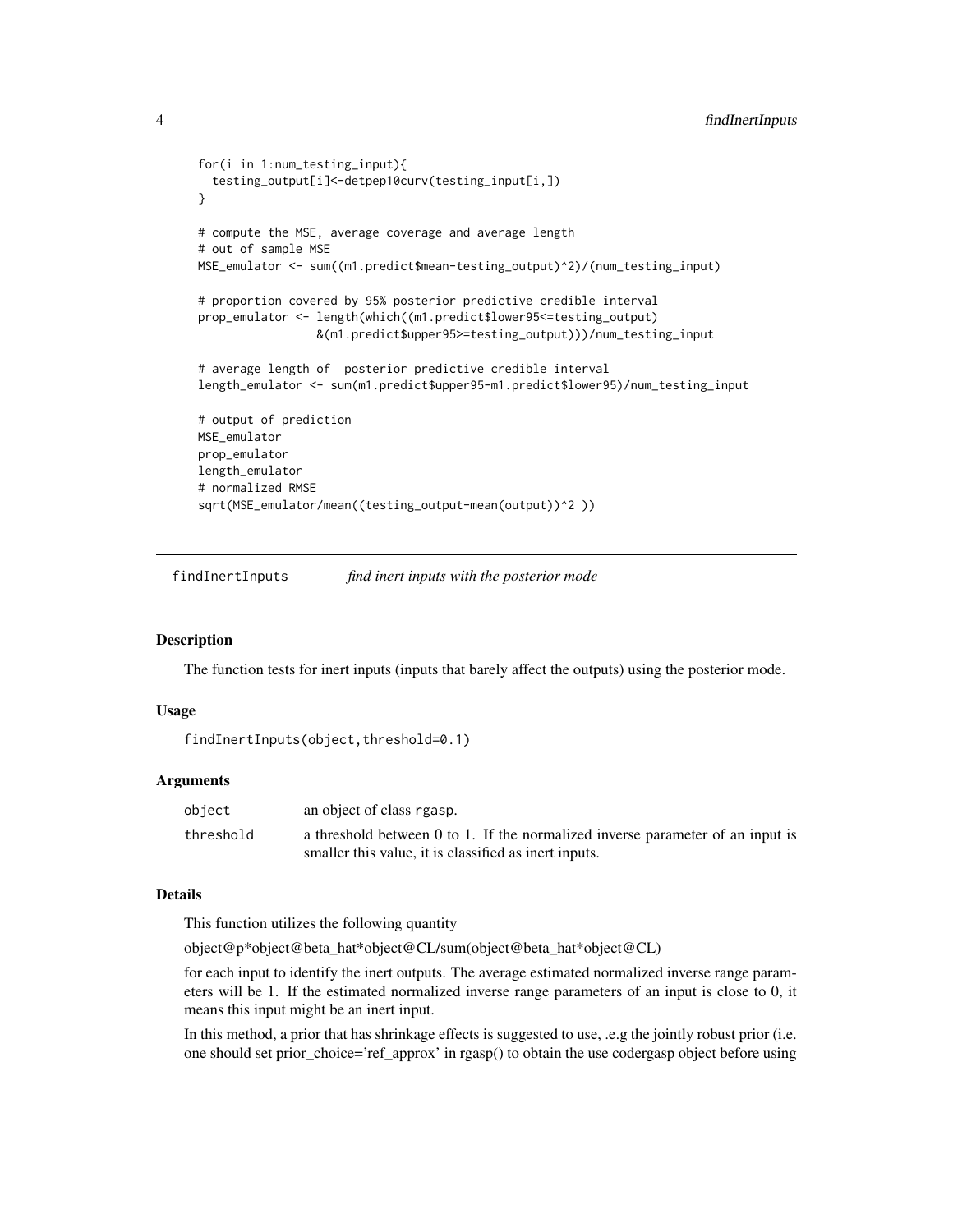# findInertInputs 5

this function). Moreover, one may not add a lower bound of the range parameters to perform this method (i.e. one should set lower\_bound=F in rgasp()). For more details see Chapter 4 in

Mengyang Gu. (2016). Robust Uncertainty Quantification and Scalable Computation for Computer Models with Massive Output. Ph.D. thesis. Duke University.

#### Value

A vector that has the same dimension of the number of inputs indicating how likely the inputs are inerts. The average value is 1. When a value is very close to zero, it tends to be an inert inputs.

# Author(s)

Mengyang Gu [aut, cre], Jesus Palomo [aut], James Berger [aut]

Maintainer: Mengyang Gu <mg211@stat.duke.edu>

# References

Mengyang Gu. (2016). Robust Uncertainty Quantification and Scalable Computation for Computer Models with Massive Output. Ph.D. thesis. Duke University.

```
#-----------------------------------------------
 # test for inert inputs in the Borehole function
 #-----------------------------------------------
# dimensional of the inputs
dim_inputs <- 8
# number of the inputs
num\_obs < -40# uniform samples of design
set.seed(0)
input <-matrix(runif(num_obs*dim_inputs), num_obs,dim_inputs)
# Following codes use maximin Latin Hypercube Design, which is typically better than uniform
# library(lhs)
# input <- maximinLHS(n=num_obs, k=dim_inputs) # maximin lhd sample
# rescale the design to the domain
input[,1]<-0.05+(0.15-0.05)*input[,1];
input[,2]<-100+(50000-100)*input[,2];
input[,3]<-63070+(115600-63070)*input[,3];
input[,4]<-990+(1110-990)*input[,4];
input[,5]<-63.1+(116-63.1)*input[,5];
input[,6]<-700+(820-700)*input[,6];
input[,7]<-1120+(1680-1120)*input[,7];
input[,8]<-9855+(12045-9855)*input[,8];
# outputs from the 8 dim Borehole function
output=matrix(0,num_obs,1)
for(i in 1:num_obs){
```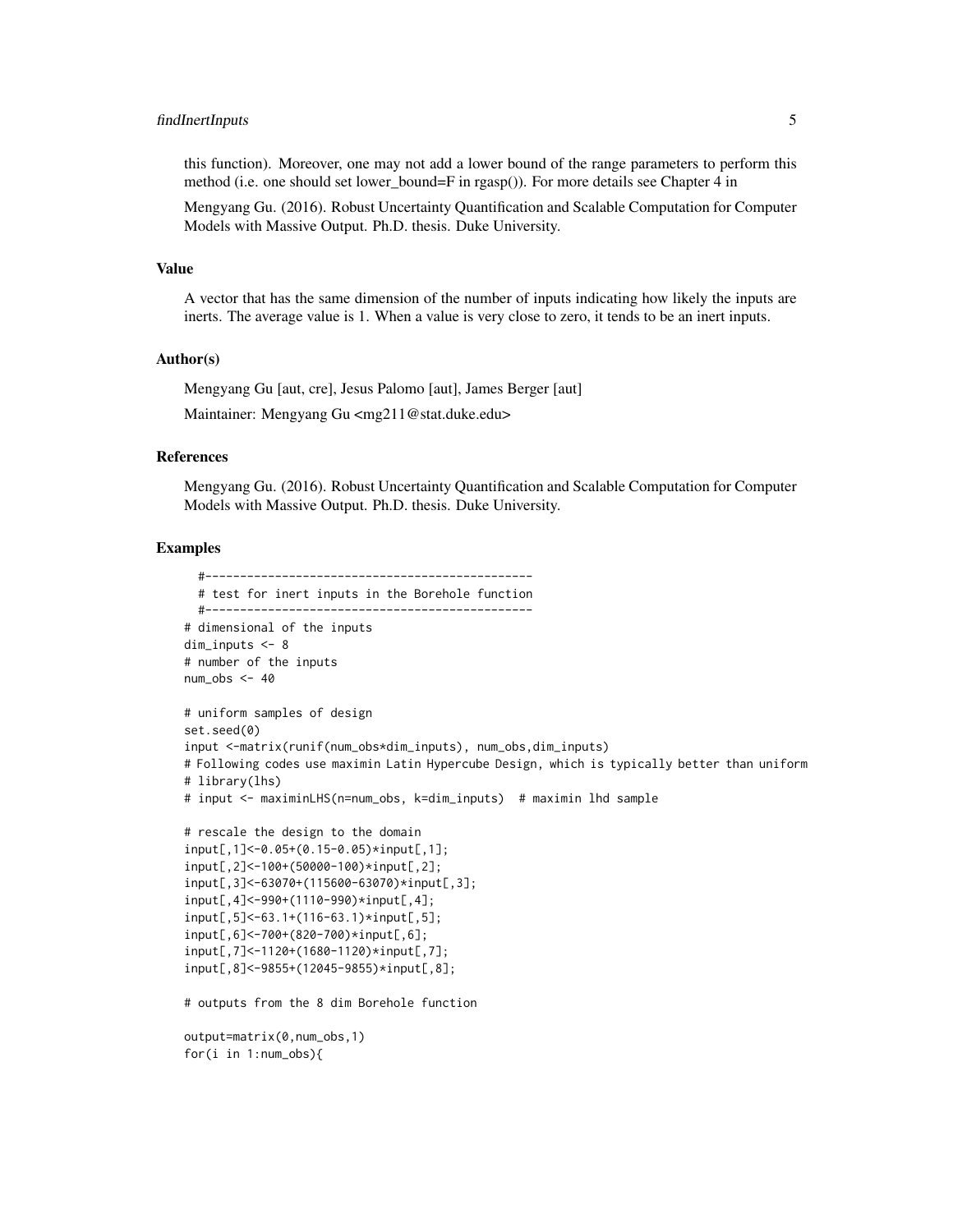```
6 prediction of the contract of the contract of the contract of the prediction of the prediction of the contract of the contract of the contract of the contract of the contract of the contract of the contract of the contra
```

```
output[i]=borehole(input[i,])
}
# use constant mean basis with trend, with no constraint on optimization
m3<- rgasp(design = input, response = output, lower_bound=FALSE)
P=findInertInputs(m3)
```
predict *Prediction for Robust GaSP model*

# <span id="page-5-1"></span>Description

Function to make prediction on Robust GaSP models after the Robust GaSP model has been constructed.

# Usage

```
## S4 method for signature 'rgasp'
predict(object, testing_input, testing_trend= matrix(1,dim(testing_input)[1],1),...)
```
# Arguments

| object    | an object of class rgasp.                                                              |
|-----------|----------------------------------------------------------------------------------------|
|           | testing input a matrix containing the inputs where the rgasp is to perform prediction. |
|           | testing trend a matrix of mean/trend for prediction.                                   |
| $\ddotsc$ | Extra arguments to be passed to the function (not implemented yet).                    |

# Value

The returned value is a list with

| mean    | predictive mean for the testing inputs.             |
|---------|-----------------------------------------------------|
| lower95 | lower bound of the 95% posterior credible interval. |
| upper95 | upper bound of the 95% posterior credible interval. |
| sd      | standard deviation of each testing_input.           |

# Author(s)

Mengyang Gu [aut, cre], Jesus Palomo [aut], James Berger [aut] Maintainer: Mengyang Gu <mg211@stat.duke.edu>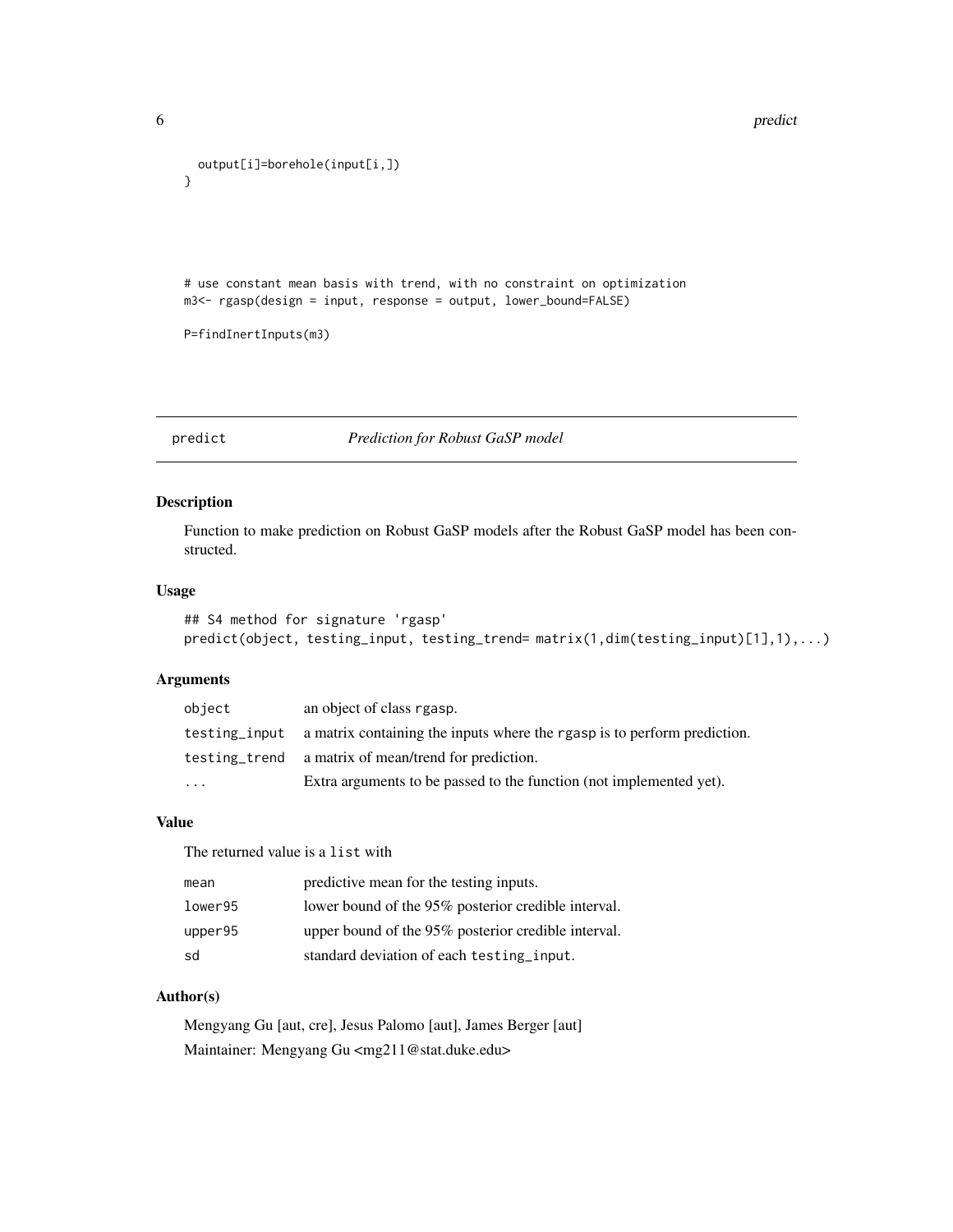#### predict the contract of the contract of the contract of the contract of the contract of the contract of the contract of the contract of the contract of the contract of the contract of the contract of the contract of the co

#### References

Mengyang Gu. (2016). Robust Uncertainty Quantification and Scalable Computation for Computer Models with Massive Output. Ph.D. thesis. Duke University.

```
#------------------------
# a 3 dimensional example
#------------------------
# dimensional of the inputs
dim_inputs <- 3
# number of the inputs
num\_obs < -30# uniform samples of design
input <- matrix(runif(num_obs*dim_inputs), num_obs,dim_inputs)
# Following codes use maximin Latin Hypercube Design, which is typically better than uniform
# library(lhs)
# input <- maximinLHS(n=num_obs, k=dim_inputs) ##maximin lhd sample
# outputs from the 3 dim detpep10curv function
output = matrix(0, num\_obs, 1)for(i in 1:num_obs){
  output[i]<-detpep10curv (input[i,])
}
# use constant mean basis, with no constraint on optimization
m1<- rgasp(design = input, response = output, lower_bound=FALSE)
# the following use constraints on optimization
# m1<- rgasp(design = input, response = output, lower_bound=TRUE)
# the following use a single start on optimization
# m1<- rgasp(design = input, response = output, lower_bound=FALSE, multiple_starts=FALSE)
# number of points to be predicted
num_testing_input <- 5000
# generate points to be predicted
testing_input <- matrix(runif(num_testing_input*dim_inputs),num_testing_input,dim_inputs)
# Perform prediction
m1.predict<-predict(m1, testing_input)
# Predictive mean
m1.predict$mean
# The following tests how good the prediction is
testing_output <- matrix(0,num_testing_input,1)
for(i in 1:num_testing_input){
  testing_output[i]<-detpep10curv(testing_input[i,])
}
# compute the MSE, average coverage and average length
```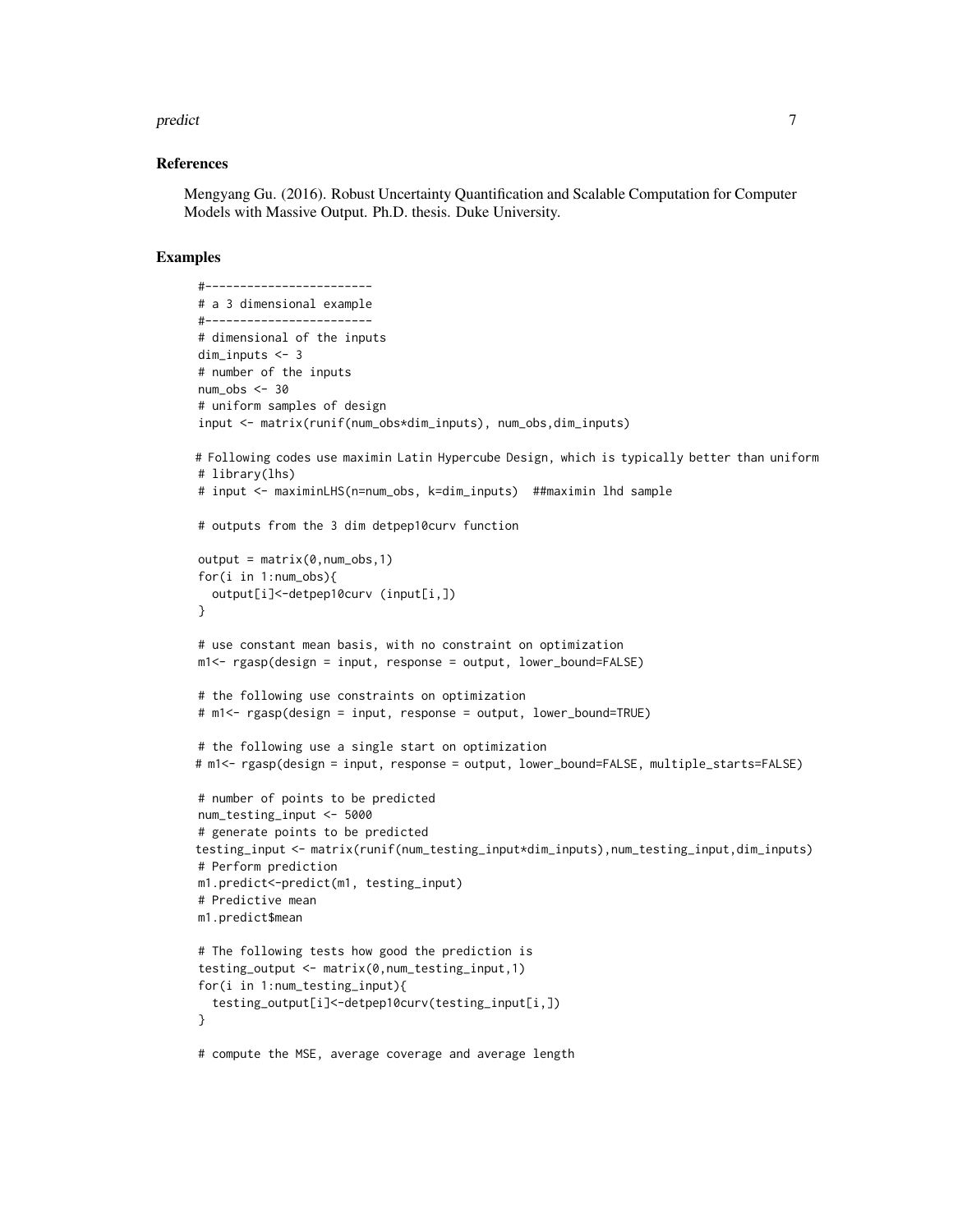```
# out of sample MSE
MSE_emulator <- sum((m1.predict$mean-testing_output)^2)/(num_testing_input)
# proportion covered by 95% posterior predictive credible interval
prop_emulator <- length(which((m1.predict$lower95<=testing_output)
                 &(m1.predict$upper95>=testing_output)))/num_testing_input
# average length of posterior predictive credible interval
length_emulator <- sum(m1.predict$upper95-m1.predict$lower95)/num_testing_input
# output of prediction
MSE_emulator
prop_emulator
length_emulator
# normalized RMSE
sqrt(MSE_emulator/mean((testing_output-mean(output))^2 ))
#-----------------------------------
# a 2 dimensional example with trend
#-----------------------------------
# dimensional of the inputs
dim_inputs <- 2
# number of the inputs
num_obs <- 20
# uniform samples of design
input <-matrix(runif(num_obs*dim_inputs), num_obs,dim_inputs)
# Following codes use maximin Latin Hypercube Design, which is typically better than uniform
# library(lhs)
# input <- maximinLHS(n=num_obs, k=dim_inputs) ##maximin lhd sample
# outputs from the 2 dim Brainin function
output <- matrix(0,num_obs,1)
for(i in 1:num_obs){
  output[i]<-limetal02non (input[i,])
}
#mean basis (trend)
X<-cbind(rep(1,num_obs), input )
# use constant mean basis with trend, with no constraint on optimization
m2<- rgasp(design = input, response = output,trend =X, lower_bound=FALSE,multiple_start=TRUE)
# number of points to be predicted
num_testing_input <- 5000
# generate points to be predicted
testing_input <- matrix(runif(num_testing_input*dim_inputs),num_testing_input,dim_inputs)
```
# trend of testing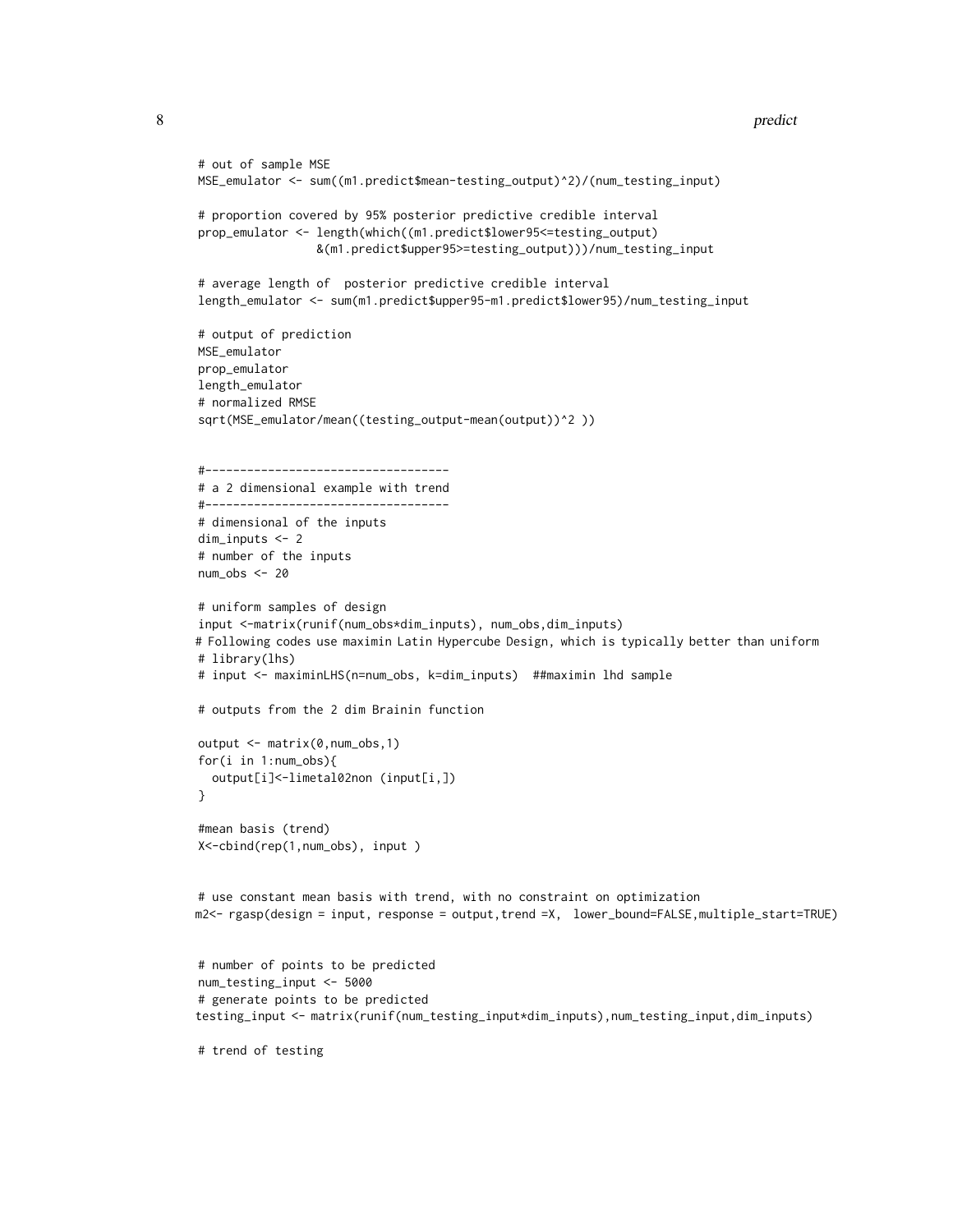#### predict the contract of the contract of the contract of the contract of the contract of the contract of the contract of the contract of the contract of the contract of the contract of the contract of the contract of the co

```
testing_X<-cbind(rep(1,num_testing_input), testing_input )
# Perform prediction
m2.predict<-predict(m2, testing_input,testing_trend=testing_X)
# Predictive mean
#m2.predict$mean
# The following tests how good the prediction is
testing_output <- matrix(0,num_testing_input,1)
for(i in 1:num_testing_input){
  testing_output[i]<-limetal02non(testing_input[i,])
}
# compute the MSE, average coverage and average length
# out of sample MSE
MSE_emulator <- sum((m2.predict$mean-testing_output)^2)/(num_testing_input)
# proportion covered by 95% posterior predictive credible interval
prop_emulator <- length(which((m2.predict$lower95<=testing_output)
                 &(m2.predict$upper95>=testing_output)))/num_testing_input
# average length of posterior predictive credible interval
length_emulator <- sum(m2.predict$upper95-m2.predict$lower95)/num_testing_input
# output of prediction
MSE_emulator
prop_emulator
length_emulator
# normalized RMSE
sqrt(MSE_emulator/mean((testing_output-mean(output))^2 ))
#--------------------------------------------------------------------------------------
# an 8 dimensional example using only a subset inputs and a noise with unknown variance
#--------------------------------------------------------------------------------------
# dimensional of the inputs
dim_inputs <- 8
# number of the inputs
num\_obs < -30# uniform samples of design
input <-matrix(runif(num_obs*dim_inputs), num_obs,dim_inputs)
# Following codes use maximin Latin Hypercube Design, which is typically better than uniform
# library(lhs)
# input <- maximinLHS(n=num_obs, k=dim_inputs) # maximin lhd sample
# rescale the design to the domain
input[,1]<-0.05+(0.15-0.05)*input[,1];
input[,2]<-100+(50000-100)*input[,2];
input[,3]<-63070+(115600-63070)*input[,3];
input[,4]<-990+(1110-990)*input[,4];
input[,5]<-63.1+(116-63.1)*input[,5];
```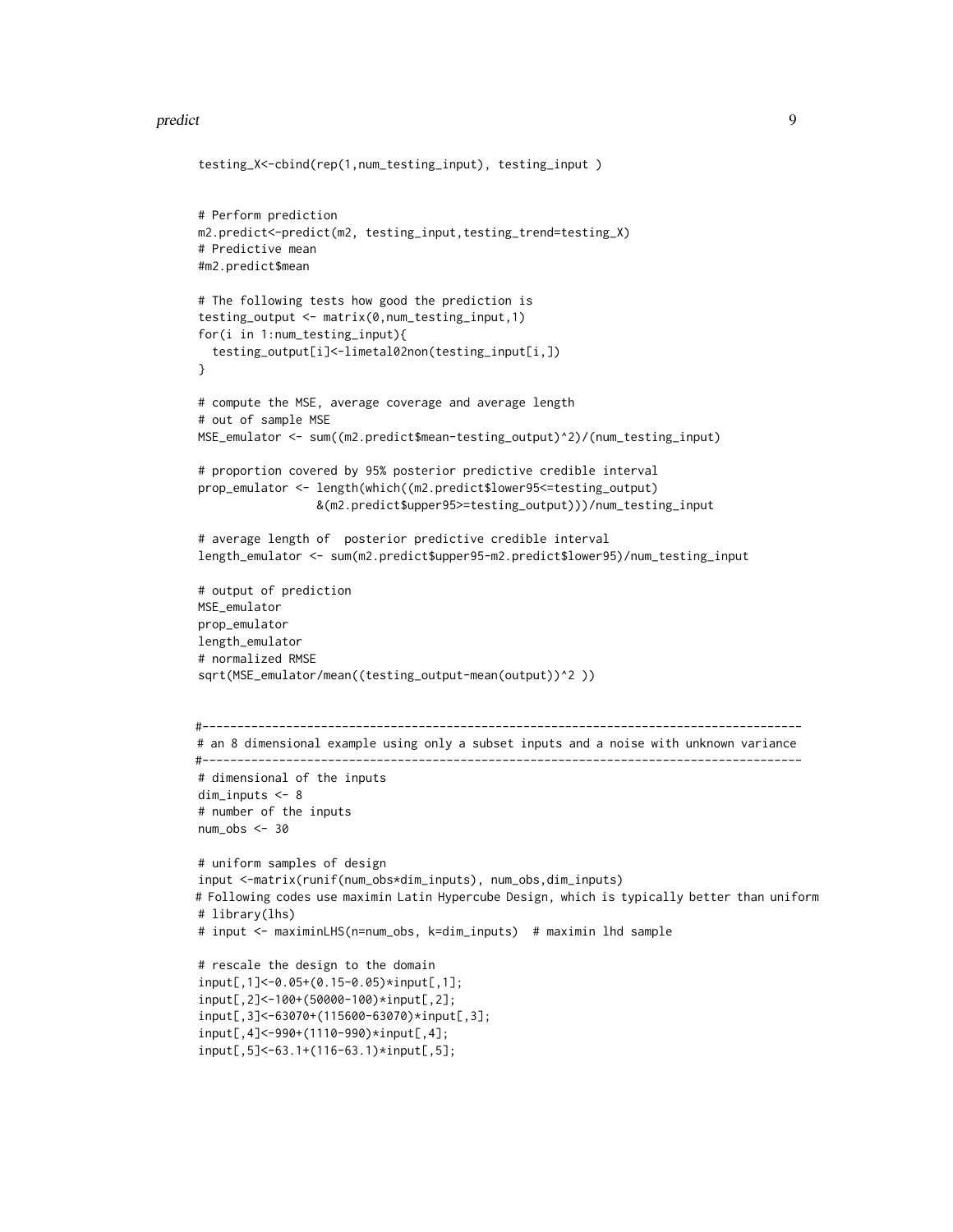```
input[,6]<-700+(820-700)*input[,6];
input[,7]<-1120+(1680-1120)*input[,7];
input[,8]<-9855+(12045-9855)*input[,8];
# outputs from the 8 dim Borehole function
output=matrix(0,num_obs,1)
for(i in 1:num_obs){
  output[i]=borehole(input[i,])
}
# use constant mean basis with trend, with no constraint on optimization
m3 < - rgasp(design = input[,c(1,4,6,7,8)], response = output,
           nugget.est=TRUE, lower_bound=FALSE,multiple_start=TRUE)
# number of points to be predicted
num_testing_input <- 5000
# generate points to be predicted
testing_input <- matrix(runif(num_testing_input*dim_inputs),num_testing_input,dim_inputs)
# resale the points to the region to be predict
testing_input[,1]<-0.05+(0.15-0.05)*testing_input[,1];
testing_input[,2]<-100+(50000-100)*testing_input[,2];
testing_input[,3]<-63070+(115600-63070)*testing_input[,3];
testing_input[,4]<-990+(1110-990)*testing_input[,4];
testing_input[,5]<-63.1+(116-63.1)*testing_input[,5];
testing_input[,6]<-700+(820-700)*testing_input[,6];
testing_input[,7]<-1120+(1680-1120)*testing_input[,7];
testing_input[,8]<-9855+(12045-9855)*testing_input[,8];
# Perform prediction
m3.predict<-predict(m3, testing_input[,c(1,4,6,7,8)])
# Predictive mean
#m3.predict$mean
# The following tests how good the prediction is
testing_output <- matrix(0,num_testing_input,1)
for(i in 1:num_testing_input){
  testing_output[i]<-borehole(testing_input[i,])
}
# compute the MSE, average coverage and average length
# out of sample MSE
MSE_emulator <- sum((m3.predict$mean-testing_output)^2)/(num_testing_input)
# proportion covered by 95% posterior predictive credible interval
```
prop\_emulator <- length(which((m3.predict\$lower95<=testing\_output)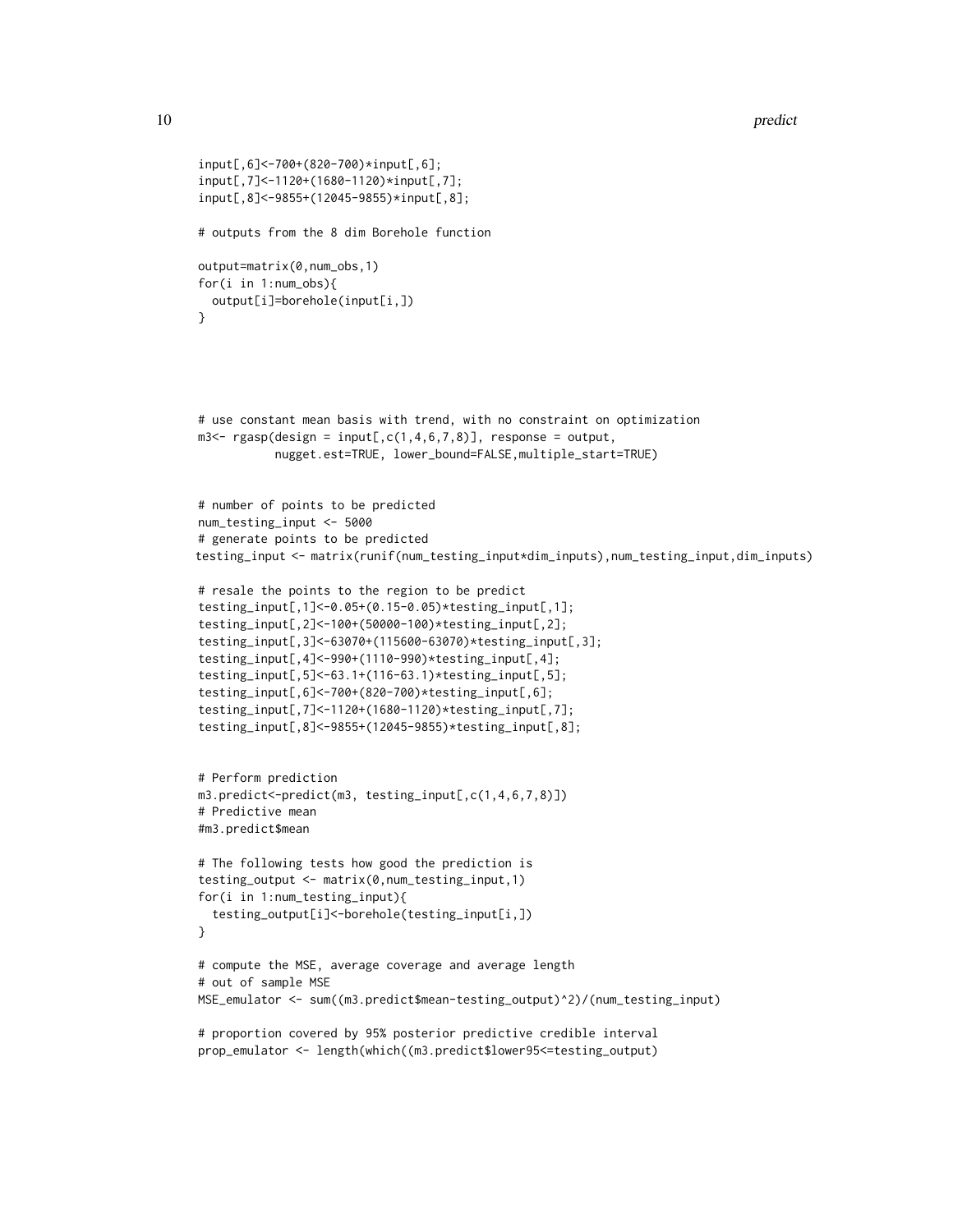<span id="page-10-0"></span>rgasp and the state of the state of the state of the state of the state of the state of the state of the state of the state of the state of the state of the state of the state of the state of the state of the state of the

```
&(m3.predict$upper95>=testing_output)))/num_testing_input
```

```
# average length of posterior predictive credible interval
length_emulator <- sum(m3.predict$upper95-m3.predict$lower95)/num_testing_input
# output of sample prediction
MSE_emulator
prop_emulator
length_emulator
# normalized RMSE
sqrt(MSE_emulator/mean((testing_output-mean(output))^2 ))
```
<span id="page-10-1"></span>rgasp *Setting up the robust GaSP model*

# Description

Setting up the robust GaSP model for estimating the parameters (if the parameters are not given).

# Usage

```
rgasp(design, response, trend = matrix(1, length(response), 1),
   nugget = 0,nugget.est = F,range.par = NA,prior_choice="ref_approx",
   a = 0.2, b = 1/(length(response))^{\wedge}(1/dim(as.matrix(design))[2])*(a+dim(as.matrix(design))[2]),
   kernel_type = "matern_5_2",
   alpha = rep(1.9, dim(as.matrix(design))[2]),multiple_starts=T,lower_bound=T,max_eval=30,xtol_rel=1e-5)
```
#### Arguments

| design     | a matrix of inputs.                                                                                                                                                                                                              |
|------------|----------------------------------------------------------------------------------------------------------------------------------------------------------------------------------------------------------------------------------|
| response   | a matrix of outputs.                                                                                                                                                                                                             |
| trend      | the mean/trend matrix of inputs. The default value is a vector of ones.                                                                                                                                                          |
| nugget     | numerical value of the nugget variance ratio. If nugget is equal to $0$ , it means<br>there is either no nugget or the nugget is estimated. If the nugget is not equal to<br>0, it means a fixed nugget. The default value is 0. |
| nugget.est | boolean value. T means nugget should be estimated and F means nugget is fixed<br>or not estimated. The default value is $F F$ .                                                                                                  |
| range.par  | either NA or a vector. If it is NA, it means range parameters are estimated;<br>otherwise range parameters are given. The default value is NA.                                                                                   |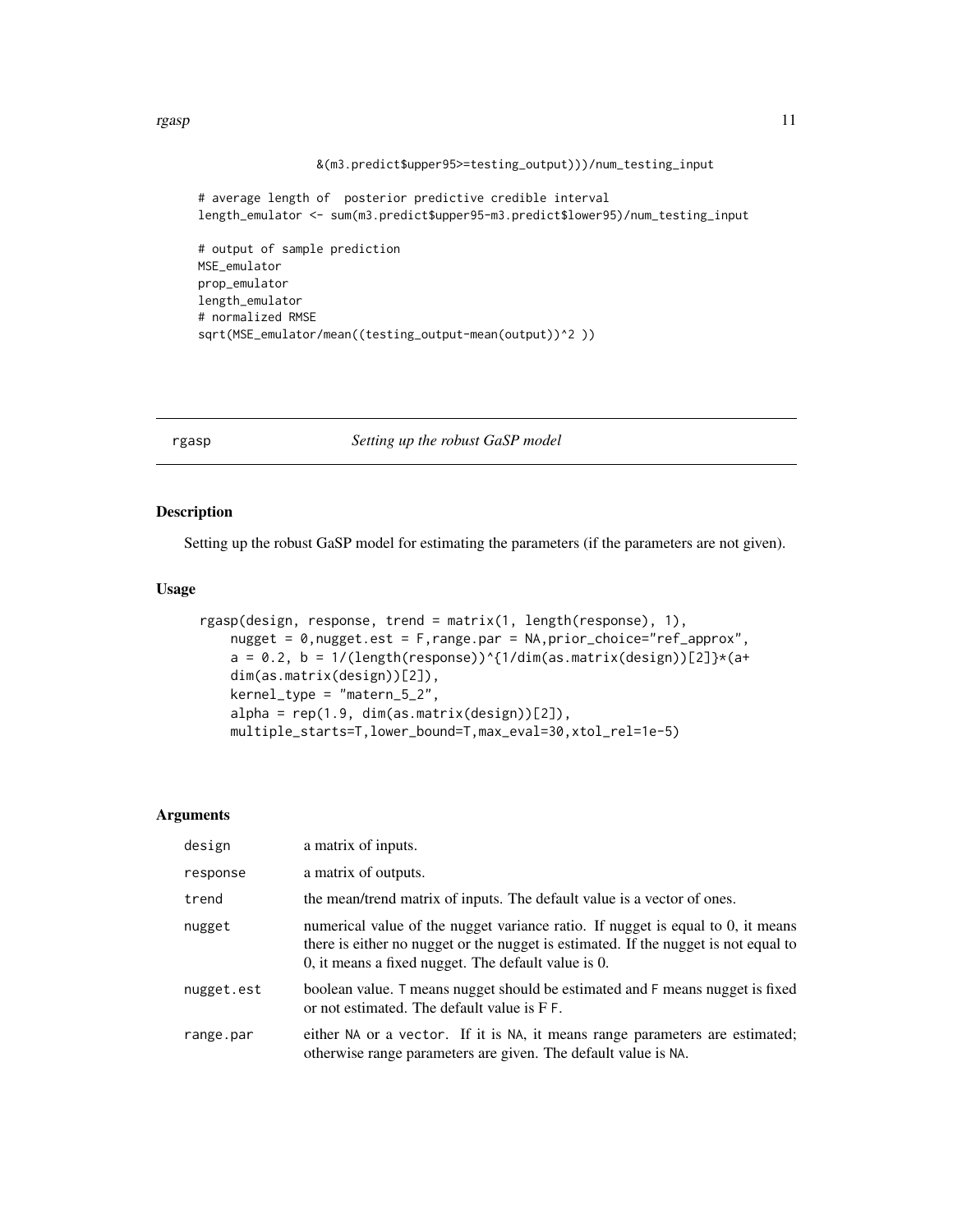| prior_choice    | the choice of prior for range parameters and noise-variance parameters. ref_xi<br>and ref_gamma means the reference prior with reference prior with the log of<br>inverse range parameterization $\xi$ or range parameterization $\gamma$ . ref _approx uses<br>the jointly robust prior to approximate the reference prior. The default choice is<br>ref_approx. |
|-----------------|-------------------------------------------------------------------------------------------------------------------------------------------------------------------------------------------------------------------------------------------------------------------------------------------------------------------------------------------------------------------|
| a               | prior parameters in the jointly robust prior. The default value is 0.2.                                                                                                                                                                                                                                                                                           |
| b               | prior parameters in the jointly robust prior. The default value is $n^{\prime}$ (-1/p}(a+p)<br>where $n$ is the number of runs and $p$ is the dimension of the input vector.                                                                                                                                                                                      |
| kernel_type     | type of kernel. matern_3_2 and matern_5_2 are Matern correlation with<br>roughness parameter 3/2 and 5/2 respectively. pow_exp is power exponential<br>correlation with roughness parameter alpha. If pow_exp is to be used, one needs<br>to specify its roughness parameter alpha. The default choice is matern_5_2.                                             |
| alpha           | roughness parameters in the pow_exp correlation functions. The default choice<br>is a vector with each entry being 1.9.                                                                                                                                                                                                                                           |
| multiple_starts |                                                                                                                                                                                                                                                                                                                                                                   |
|                 | boolean value. T means it uses multiple default initial points to search the opti-<br>mal range and nugget parameters and F means it use one default points to search<br>the optimal parameters. The default value is T.                                                                                                                                          |
| lower_bound     | boolean value. T means the default lower bounds of the inverse range param-<br>eters are used to constrained the optimization and F means the optimization is<br>unconstrained. The default value is $T$ and we also suggest to use $F$ in various<br>scenarios.                                                                                                  |
| $max$ _eval     | the maximum number of steps to estimate the range and nugget parameters. The<br>default choice is 30.                                                                                                                                                                                                                                                             |
| xtol_rel        | the torerance bound to stop the searching algorithm in estimation of the range<br>and nugget parameters. The default choice is $10^{-6}$ {-5}.                                                                                                                                                                                                                    |

# Value

rgasp returns a S4 object of class rgasp (see rgasp-class).

# Author(s)

Mengyang Gu [aut, cre], Jesus Palomo [aut], James Berger [aut] Maintainer: Mengyang Gu <mg211@stat.duke.edu>

# References

Mengyang Gu. (2016). Robust Uncertainty Quantification and Scalable Computation for Computer Models with Massive Output. Ph.D. thesis. Duke University.

# Examples

library(RobustGaSP) #------------------------ # a 3 dimensional example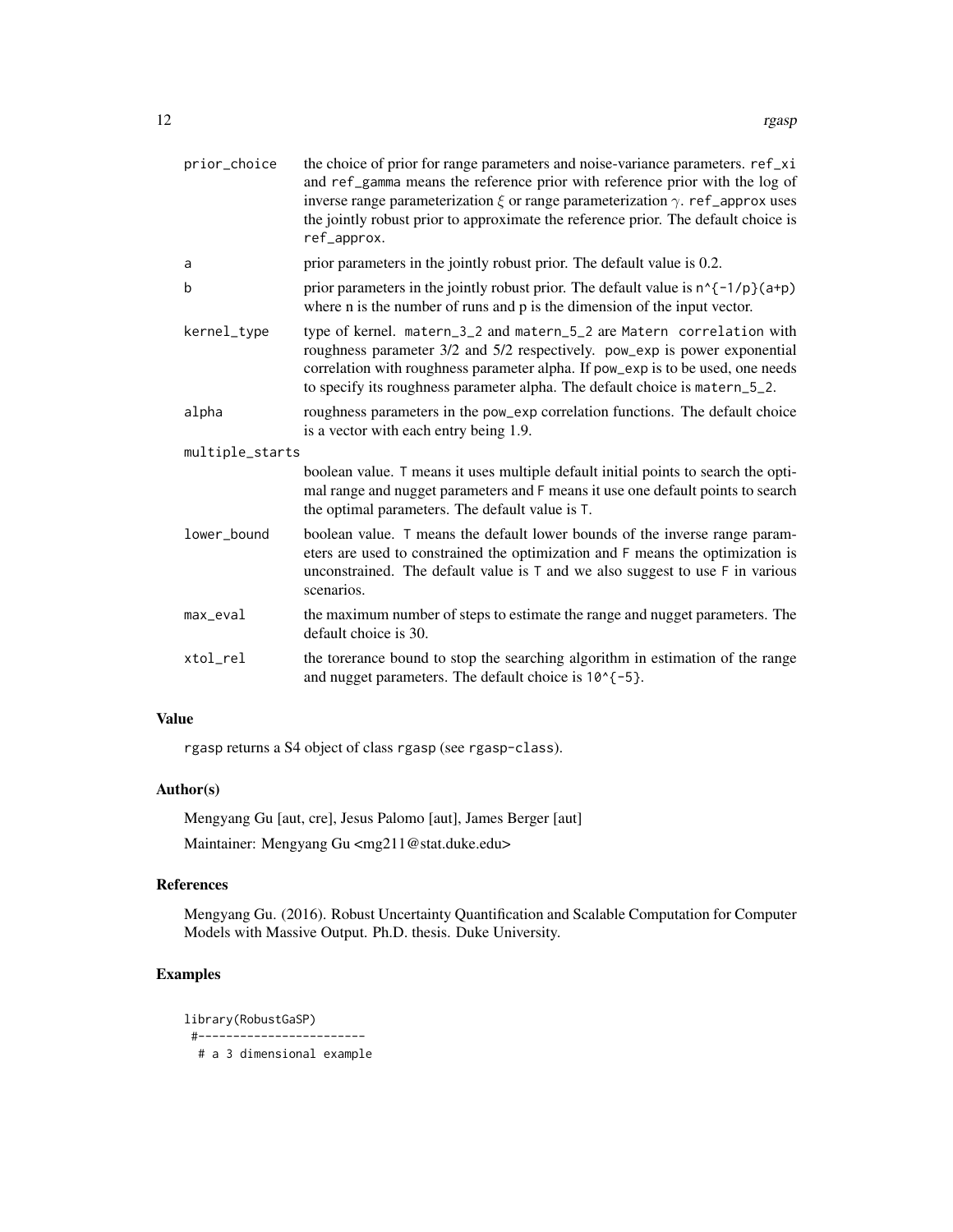```
#------------------------
 # dimensional of the inputs
 dim_inputs <- 3
 # number of the inputs
 num_obs <- 30
 # uniform samples of design
 input <- matrix(runif(num_obs*dim_inputs), num_obs,dim_inputs)
 # Following codes use maximin Latin Hypercube Design, which is typically better than uniform
 # library(lhs)
 # input <- maximinLHS(n=num_obs, k=dim_inputs) ##maximin lhd sample
 ####
 # outputs from the 3 dim detpep10curv function
 output = matrix(0, num\_obs, 1)for(i in 1:num_obs){
    output[i]<-detpep10curv (input[i,])
 }
 # use constant mean basis, with no constraint on optimization
 m1<- rgasp(design = input, response = output, lower_bound=FALSE)
 # the following use constraints on optimization
 # m1<- rgasp(design = input, response = output, lower_bound=TRUE)
 # the following use a single start on optimization
 # m1<- rgasp(design = input, response = output, lower_bound=FALSE, multiple_starts=FALSE)
show(m1) ####show this rgasp object
m1@beta_hat ####estimated inverse range parameters
  #-----------------------------------
 # a 2 dimensional example with trend
 #-----------------------------------
 # dimensional of the inputs
 dim_inputs <- 2
 # number of the inputs
 num\_obs < -20# uniform samples of design
 input <-matrix(runif(num_obs*dim_inputs), num_obs,dim_inputs)
 # Following codes use maximin Latin Hypercube Design, which is typically better than uniform
 # library(lhs)
 # input <- maximinLHS(n=num_obs, k=dim_inputs) # maximin lhd sample
 # outputs from the 2 dim Brainin function
 output <- matrix(0,num_obs,1)
 for(i in 1:num_obs){
   output[i]<-limetal02non (input[i,])
 }
```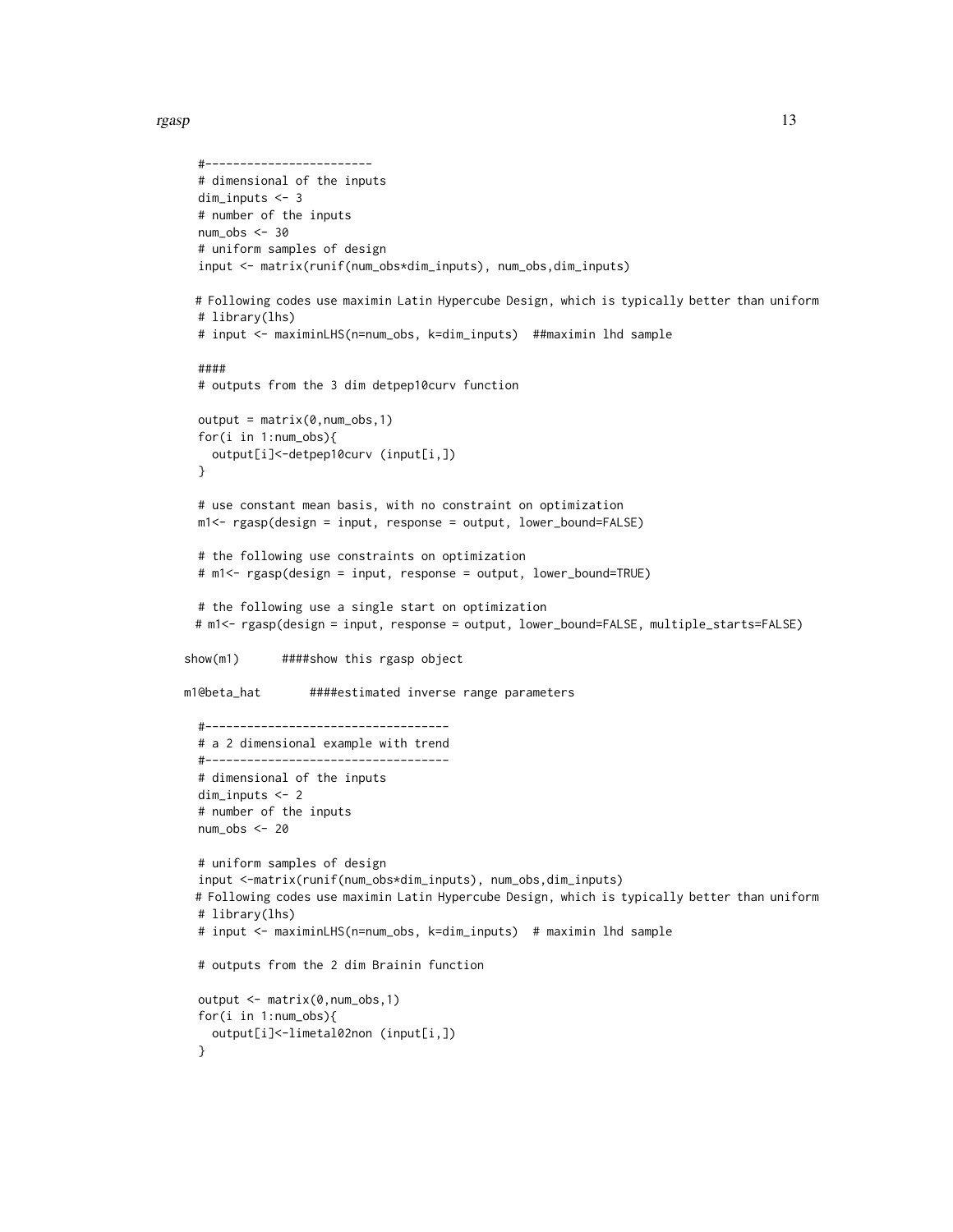```
14 rgasp
```

```
####trend or mean basis
 X<-cbind(rep(1,num_obs), input )
 # use constant mean basis with trend, with no constraint on optimization
 m2<- rgasp(design = input, response = output,trend =X, lower_bound=FALSE,multiple_start=TRUE)
show(m1) # show this rgasp object
m1@beta_hat # estimated inverse range parameters
m1@theta_hat
 #--------------------------------------------------------------------------------------
 # an 8 dimensional example using only a subset inputs and a noise with unknown variance
 #--------------------------------------------------------------------------------------
 # dimensional of the inputs
 dim_inputs <- 8
 # number of the inputs
 num\_obs < -30# uniform samples of design
 input <-matrix(runif(num_obs*dim_inputs), num_obs,dim_inputs)
 # Following codes use maximin Latin Hypercube Design, which is typically better than uniform
 # library(lhs)
 # input <- maximinLHS(n=num_obs, k=dim_inputs) # maximin lhd sample
 # rescale the design to the domain
 input[,1]<-0.05+(0.15-0.05)*input[,1];
 input[,2]<-100+(50000-100)*input[,2];
  input[,3]<-63070+(115600-63070)*input[,3];
 input[,4]<-990+(1110-990)*input[,4];
  input[,5]<-63.1+(116-63.1)*input[,5];
  input[,6]<-700+(820-700)*input[,6];
  input[,7]<-1120+(1680-1120)*input[,7];
 input[,8]<-9855+(12045-9855)*input[,8];
 # outputs from the 8 dim Borehole function
 output=matrix(0,num_obs,1)
 for(i in 1:num_obs){
   output[i]=borehole(input[i,])
 }
 # use constant mean basis with trend, with no constraint on optimization
 m3 < - rgasp(design = input[,c(1,4,6,7,8)], response = output,
           nugget.est=TRUE, lower_bound=FALSE,multiple_start=TRUE)
m3@beta_hat # estimated inverse range parameters
```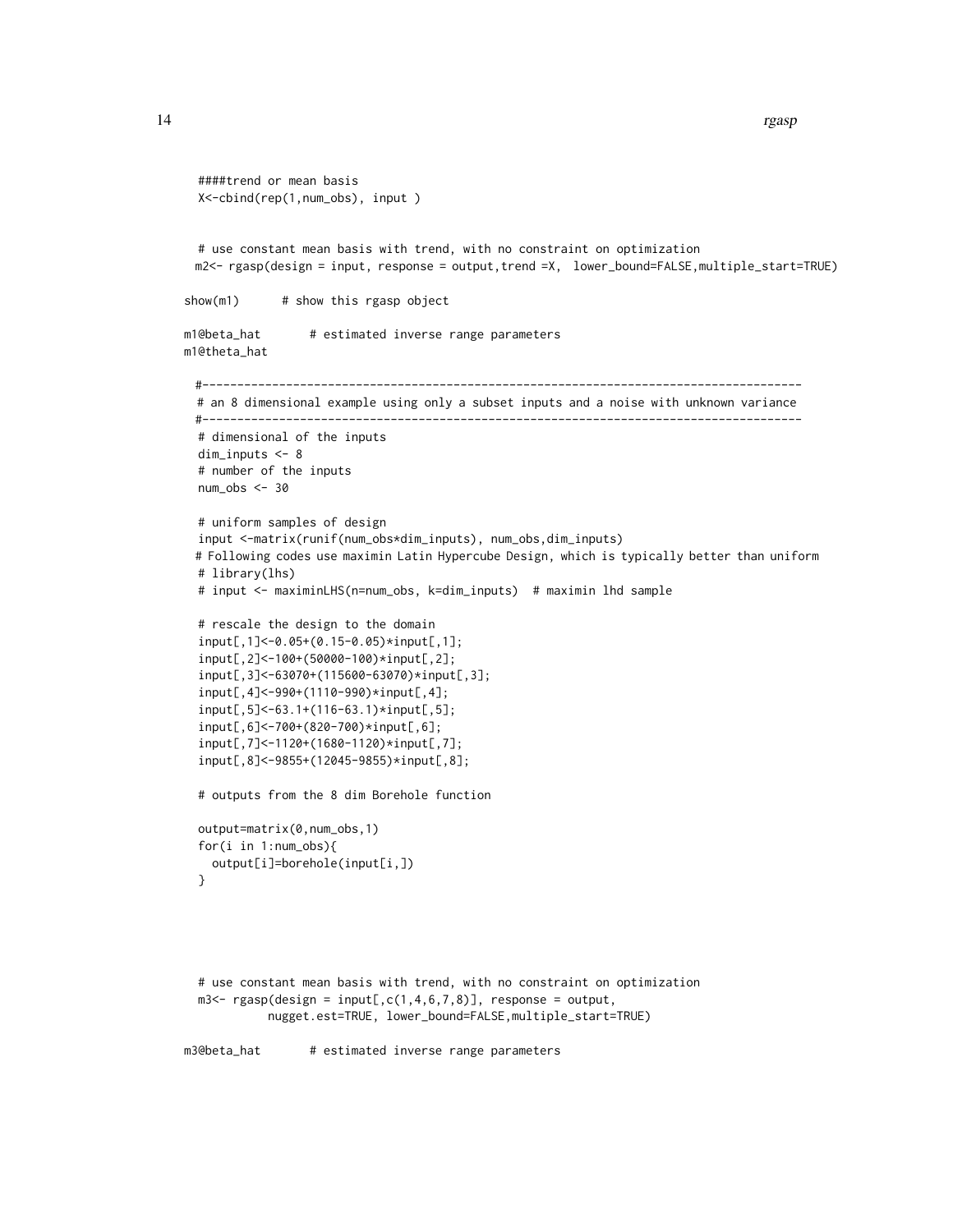# <span id="page-14-0"></span>rgasp-class 15

m3@nugget

rgasp-class *Robust GaSP class*

# Description

S4 class for Robust GaSP if the range and noise-variance ratio parameters are given and/or have been estimated.

#### Objects from the Class

Objects of this class are created and initialized with the function [rgasp](#page-10-1) that computes the calculations needed for setting up the analysis.

#### **Slots**

- p: Object of class integer. The dimensions of the inputs.
- num\_obs: Object of class integer. The number of observations.
- input: Object of class matrix with dimension n x p. The design of experiments.
- output: Object of class matrix with dimension n x 1. The Observations or output vector.
- X: Object of class matrix of with dimension n x q. The mean basis function, i.e. the trend function.
- q: Object of class integer. The number of mean basis.
- LB: Object of class vector with dimension  $p \times 1$ . The lower bound for inverse range parameters beta.
- beta\_initial: Object of class vector with the initial values of inverse range parameters p x 1.
- beta\_hat: Object of class vector with dimension p x 1. The inverse-range parameters.
- log\_post: Object of class numeric with the logarithm of marginal posterior.
- R0: Object of class list of matrices where the j-th matrix is an absolute difference matrix of the j-th input vector.
- theta<sub>rrativ</sub> Object of class vector with dimension  $q \times 1$ . The the mean (trend) parameter.
- L: Object of class matrix with dimension n x n. The Cholesky decomposition of the correlation matrix R, i.e.

$$
L\% * \%t(L) = R
$$

sigma2\_hat: Object of the class matrix. The estimated variance parameter.

 $LX:$  Object of the class matrix with dimension q x q. The Cholesky decomposition of the correlation matrix

$$
t(X)\%*\%R^{-1}\%*\%X
$$

CL: Object of the class vector used for the lower bound and the prior.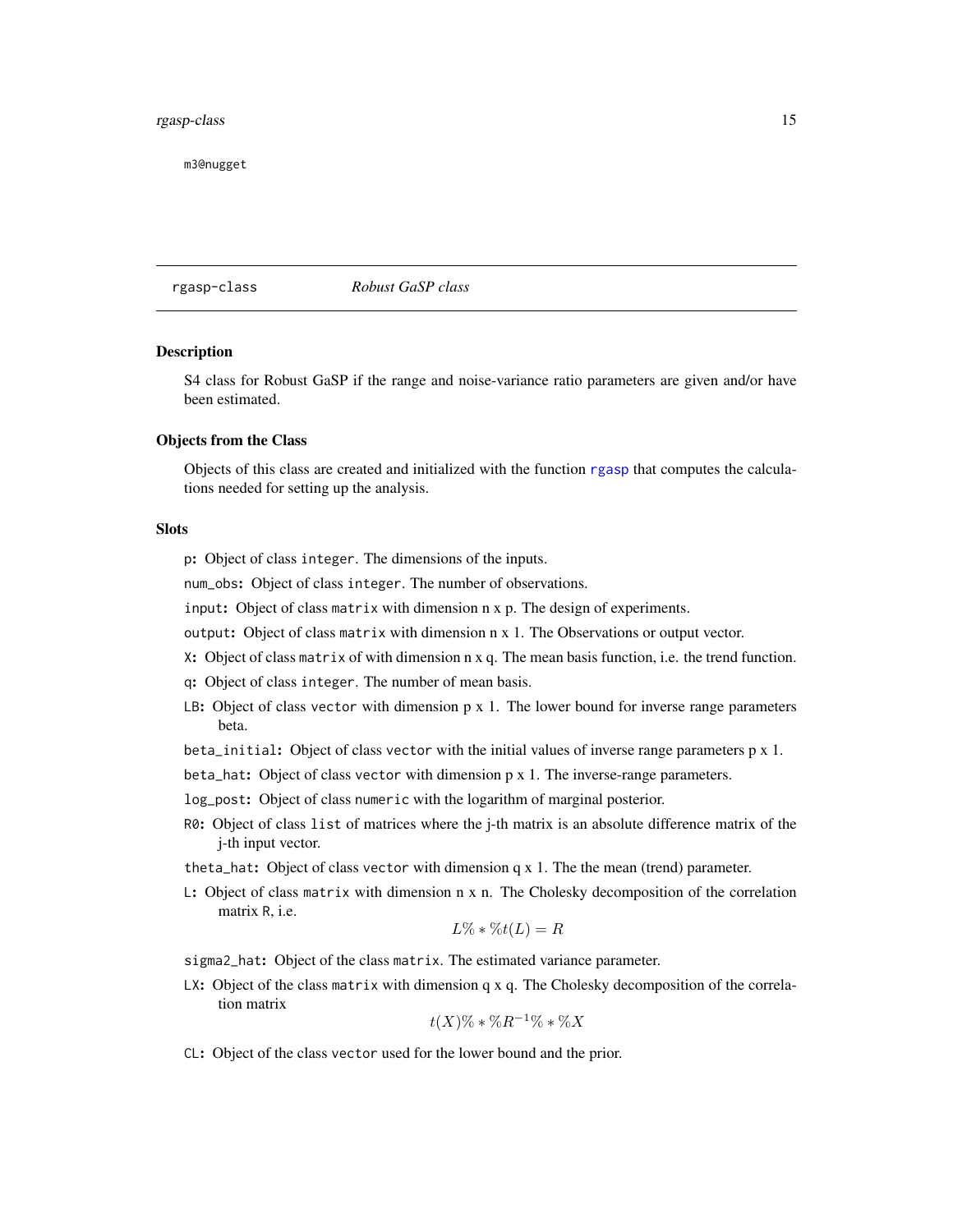#### <span id="page-15-0"></span>16 Sample

nugget: A numeric object used for the noise-variance ratio parameter. nugget.est: A logical object of whether the nugget is estimated (T) or fixed (F). kernel\_type: A character to specify the type of kernel to use. alpha: A numeric parameter for the roughness in the kernel. call: The call to rgasp function to create the object.

# **Methods**

show Prints the main slots of the object. predict See [predict](#page-5-1).

# Note

The number of experiments p must be larger or equal than the spatial dimension num\_obs. The response output must have one dimension. The number of observations in input must be equal to the number of experiments output.

# Author(s)

Mengyang Gu [aut, cre], Jesus Palomo [aut], James Berger [aut] Maintainer: Mengyang Gu <mg211@stat.duke.edu>

#### See Also

[RobustGaSP](#page-1-1) for more details about how to create a RobustGaSP object.

Sample *Sample for Robust GaSP model*

#### Description

Function to sample Robust GaSP after the Robust GaSP model has been constructed.

#### Usage

```
## S4 method for signature 'rgasp'
Sample(object, testing_input, num_sample=1,
testing_trend= matrix(1,dim(testing_input)[1],1),...)
```
## Arguments

| object        | an object of class rgasp.                                           |
|---------------|---------------------------------------------------------------------|
| testing_input | a matrix containing the inputs where the rgasp is to sample.        |
| num_sample    | number of samples one wants.                                        |
| testing_trend | a matrix of mean/trend for prediction.                              |
| .             | Extra arguments to be passed to the function (not implemented yet). |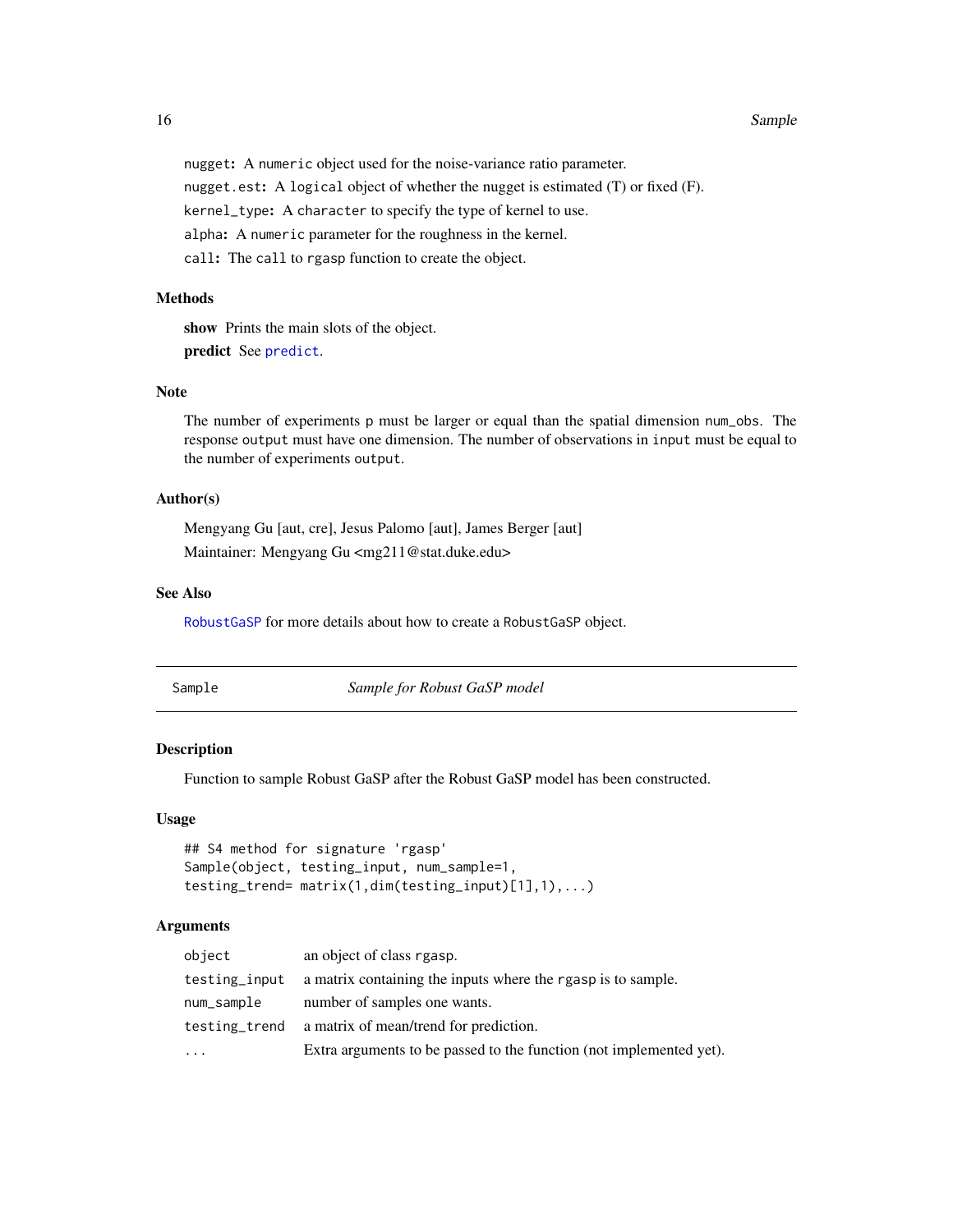#### Sample 17

# Value

The returned value is a matrix where each column is a sample on the prespecified inputs.

# Author(s)

Mengyang Gu [aut, cre], Jesus Palomo [aut], James Berger [aut]

Maintainer: Mengyang Gu <mg211@stat.duke.edu>

# References

Mengyang Gu. (2016). Robust Uncertainty Quantification and Scalable Computation for Computer Models with Massive Output. Ph.D. thesis. Duke University.

```
#------------------------
  # a 1 dimensional example
  #------------------------
###########1dim hig02
p1 = 1 ###dimensional of the inputs
dim_inputs1 <- p1
n1 = 15 ###sample size or number of training computer runs you have
num_obs1 <- n1
input1 = 10*matrix(runif(num_obs1*dim_inputs1), num_obs1,dim_inputs1) ##uniform
#####lhs is better
#library(lhs)
#input1 = 10*maximinLHS(n=num_obs1, k=dim_inputs1) ##maximin lhd sample
output1 = matrix(0, num\_obs1, 1)for(i in 1:num_obs1){
  output1[i]=hig02 (input1[i])
}
m1<- rgasp(design = input1, response = output1, lower_bound=FALSE)
#####locations to samples
testing_input1 = seq(0, 10, 1/50)testing_input1=as.matrix(testing_input1)
#####draw 10 samples
m1_sample=Sample(m1,testing_input1,num_sample=10)
#####plot these samples
matplot(testing_input1,m1_sample, type='l',xlab='input',ylab='output')
```

```
lines(input1,output1,type='p')
```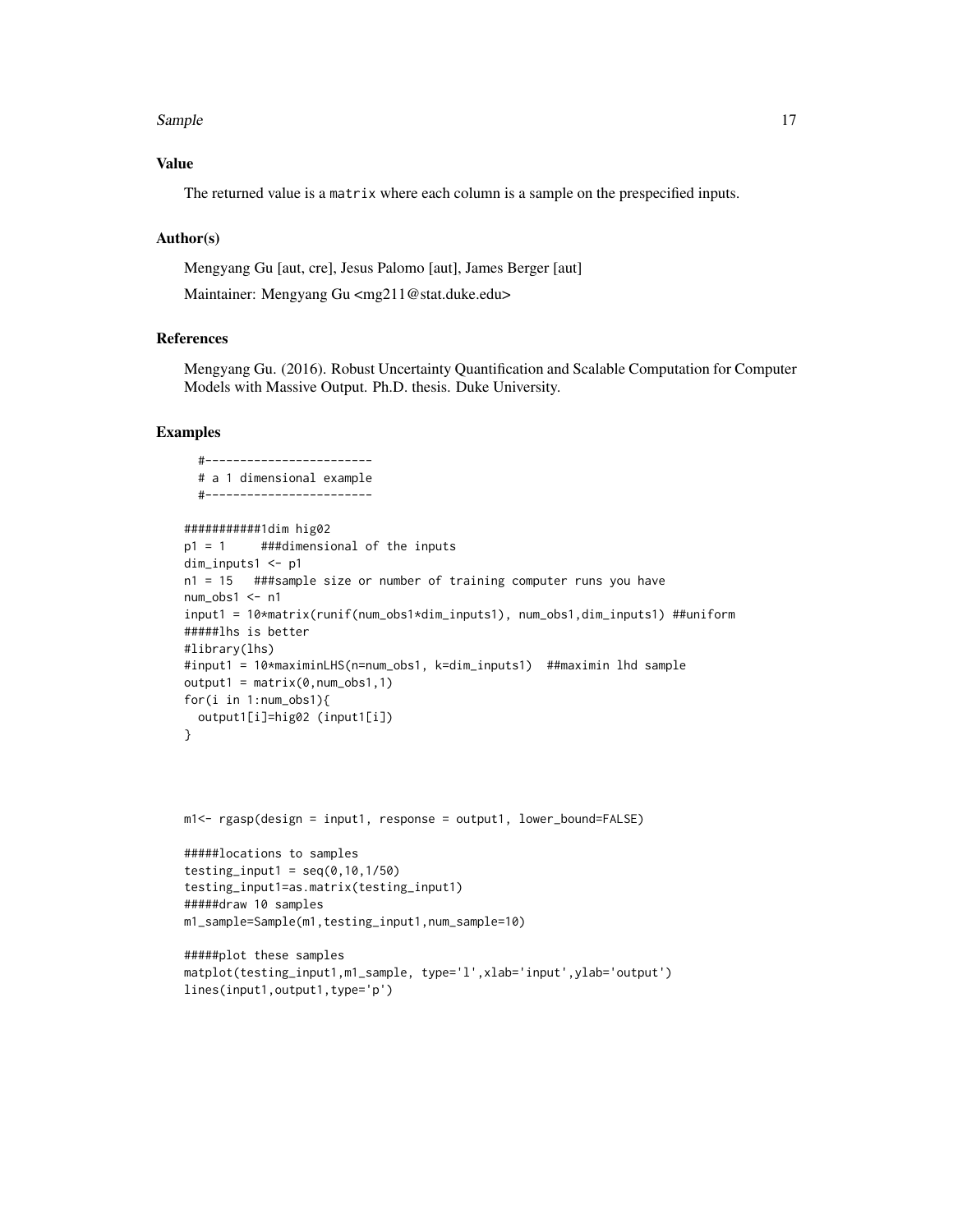#### Description

Function to print Robust GaSP models after the Robust GaSP model has been constructed.

# Usage

```
## S4 method for signature 'rgasp'
show(object)
```
#### Arguments

object an object of class rgasp.

# Author(s)

Mengyang Gu [aut, cre], Jesus Palomo [aut], James Berger [aut]

Maintainer: Mengyang Gu <mg211@stat.duke.edu>

```
#------------------------
# a 3 dimensional example
#------------------------
# dimensional of the inputs
dim_inputs <- 3
# number of the inputs
num\_obs < -30# uniform samples of design
input <- matrix(runif(num_obs*dim_inputs), num_obs,dim_inputs)
# Following codes use maximin Latin Hypercube Design, which is typically better than uniform
# library(lhs)
# input <- maximinLHS(n=num_obs, k=dim_inputs) ##maximin lhd sample
####
# outputs from the 3 dim detpep10curv function
output = matrix(0, num\_obs, 1)for(i in 1:num_obs){
  output[i]<-detpep10curv (input[i,])
}
# use constant mean basis, with no constraint on optimization
m1<- rgasp(design = input, response = output, lower_bound=FALSE)
# the following use constraints on optimization
```
<span id="page-17-0"></span>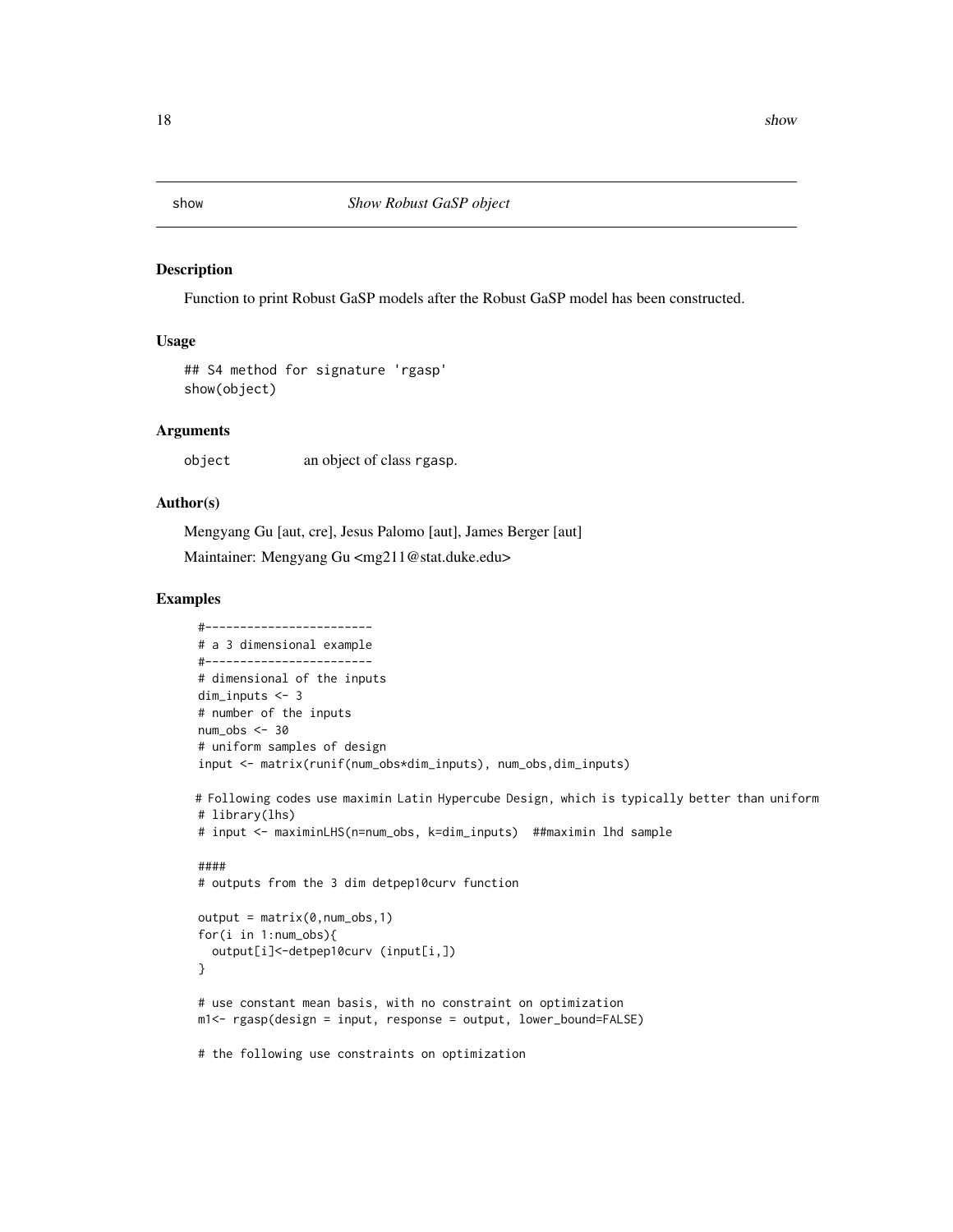#### $s$ how  $19$

# m1<- rgasp(design = input, response = output, lower\_bound=TRUE) # the following use a single start on optimization # m1<- rgasp(design = input, response = output, lower\_bound=FALSE, multiple\_starts=FALSE)

show(m1)